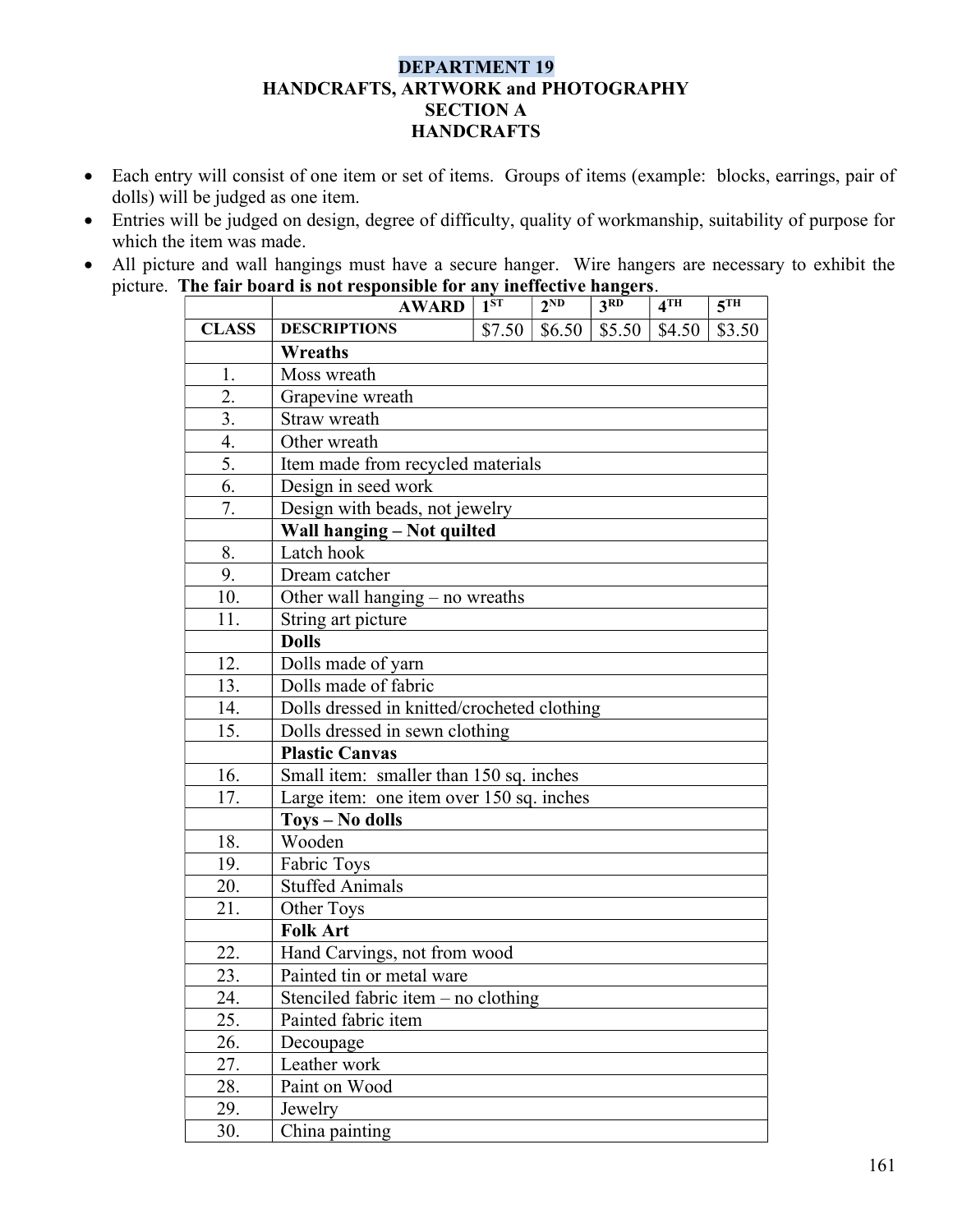| Stained glass                                   |  |  |  |  |
|-------------------------------------------------|--|--|--|--|
| Mosaics                                         |  |  |  |  |
| <b>Ceramics Pre-Cast Mold or Green ware</b>     |  |  |  |  |
| Glazed ceramics                                 |  |  |  |  |
| Dry Brushed                                     |  |  |  |  |
| Stained                                         |  |  |  |  |
| <b>Pottery - Original</b>                       |  |  |  |  |
| Hand built                                      |  |  |  |  |
| Thrown work                                     |  |  |  |  |
| Wood Craft - size not to exceed 2'x3'x6'        |  |  |  |  |
| Hand carved, decorative or functional           |  |  |  |  |
| Furniture not made from a kit                   |  |  |  |  |
| Machine carved/router, decorative or functional |  |  |  |  |
| Wood burning                                    |  |  |  |  |
| Constructed from a kit, functional              |  |  |  |  |
| Constructed from a kit, decorative              |  |  |  |  |
| <b>Bird Houses and Feeders</b>                  |  |  |  |  |
| Gourd birdhouse                                 |  |  |  |  |
| Gourd bird feeder                               |  |  |  |  |
| Other Gourd Items                               |  |  |  |  |
| Functional birdhouse                            |  |  |  |  |
| Decorative birdhouse                            |  |  |  |  |
| <b>Basketry - No kits or wooden bases</b>       |  |  |  |  |
| $Split$ – square or rectangle                   |  |  |  |  |
| Round                                           |  |  |  |  |
| Ribbed                                          |  |  |  |  |
| <b>Metal Craft</b>                              |  |  |  |  |
| Functional                                      |  |  |  |  |
| Decorative                                      |  |  |  |  |
| Lampshade - Do not include lamp                 |  |  |  |  |
| <b>Wind chimes</b>                              |  |  |  |  |
| <b>Duct Tape-Functional Item</b>                |  |  |  |  |
| <b>Fiber Felting</b>                            |  |  |  |  |
| 3-Dimensional Sculpture                         |  |  |  |  |
| Wet Felted Item                                 |  |  |  |  |
| Needle Felted Item                              |  |  |  |  |
|                                                 |  |  |  |  |

## DEPARTMENT 19 SECTION C ART

- Original painting must have been done by exhibitor, completed within the past year.
- Only one entry per person, per media.
- Name, address, telephone number and date must be fastened on back of painting.
- Painting must be framed and wired; the wire hanger must be connected to the frame and ready to hang. String or tape is NOT ACCEPTABLE.
- All but oil or acrylic must be framed, matted, and protected with glass.
- Oil and Acrylic must be on canvas or board.